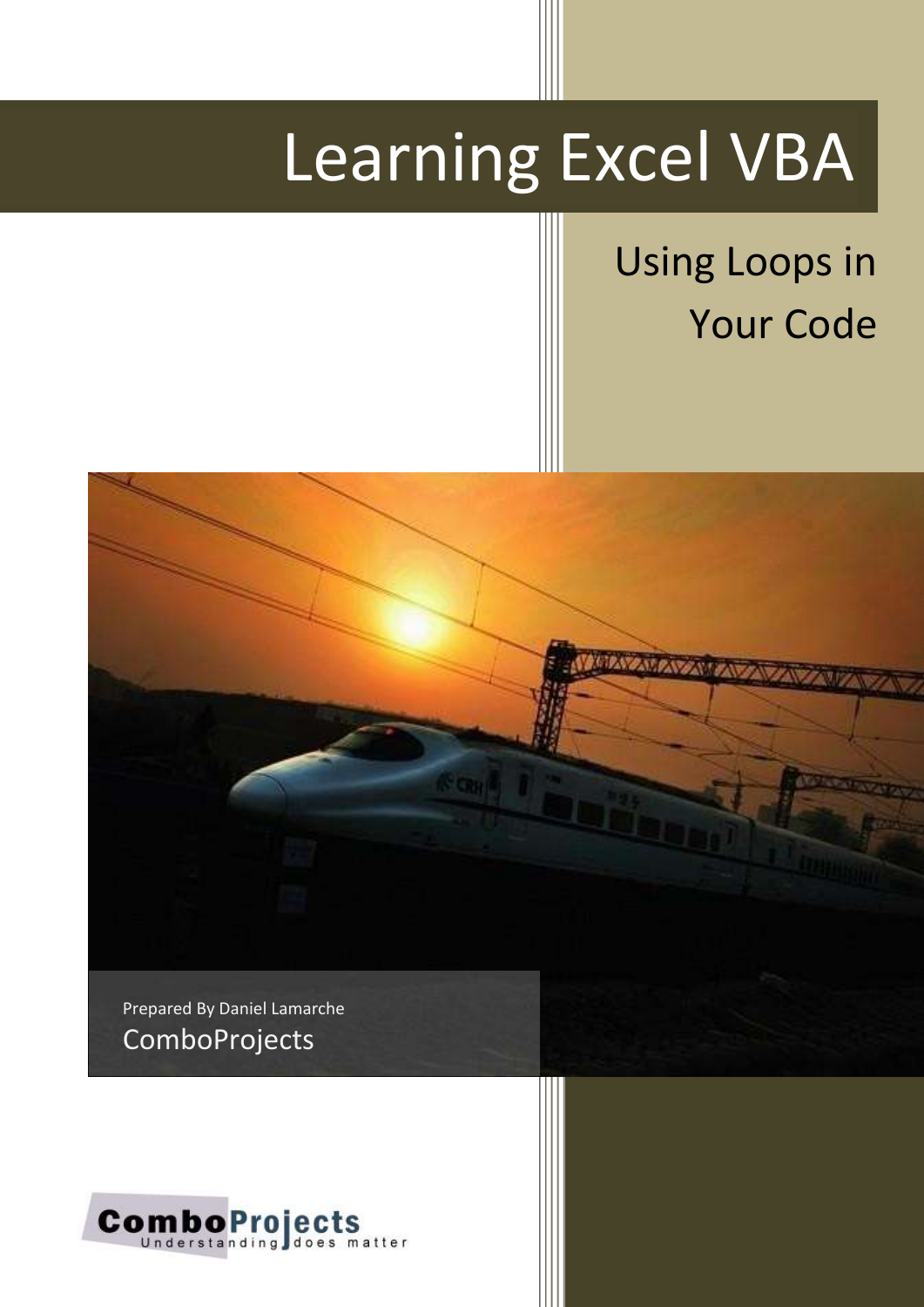### **Using Loops in Your Code**

*By Daniel Lamarche (Last update June 2016).*

Loops are pretty simple in concept however many new programmers find them difficult to tame. Like most beginner developer, the only way to master loops is to type 15 or 20 snippets of code involving loops of your own invention. This should do the trick.

#### What's a loop again?

The term Loop refers to a code structure that will be repeated a certain number of times. Some people will refer to individual occurrence of a loop as *iteration*.

VBA has essentially 2 types of loops. Each having variations on the theme of … looping. One thing that will help you to decide which type of loop to use is if you know in advance how many iterations the loop will do.

#### **The Do While — Loop statement**

A very commonly used type of loop is the Do While — Loop structure. Let's dive in and see the general look of a Do While — Loop.

```
Do While x < 10 ' Loop until x = 10 or as long as x is less than 10.
   x = x + 1Loop
```
Explanation of each element

- **Do While** is the statement starting the loop. It's a bit like if someone would instruct you to 'take all their calls *while* they are in a meeting'.
- **x** < 10 is a conditional statement that returns True or False. If the condition is True then the loop iterates one more time. When the condition becomes False the loop stops and execution goes to the statements after the Loop keyword.
- **x** = x + 1 is the statement that will be executed with each iteration. In this case the variable 'x' is incremented by 1. Typically we call such operation a *Counter*.
- **Loop** instructs a re-evaluation of the condition at the top of the loop to see whether the condition is True (then run the loop again) or False (stop looping).

#### A Small Example

In a standard module type the Sub below. To indent hit the Tab key.

```
Sub DoTenTimes()
' Execute a loop 10 times dumping a value in the Immediate Window each time.
    Dim intVal As Integer
    Do While intVal < 10
       intVal = intVal + 1 ' Counter
        Debug.Print intVal ' Print in the Immediate Window
    Loop
End Sub
```
Press Ctrl+G to open the Immediate Window if not already open. Move the insertion point anywhere in your Sub and hit F5 to run the Sub. The numbers 1 to 10 appear in the Immediate Window.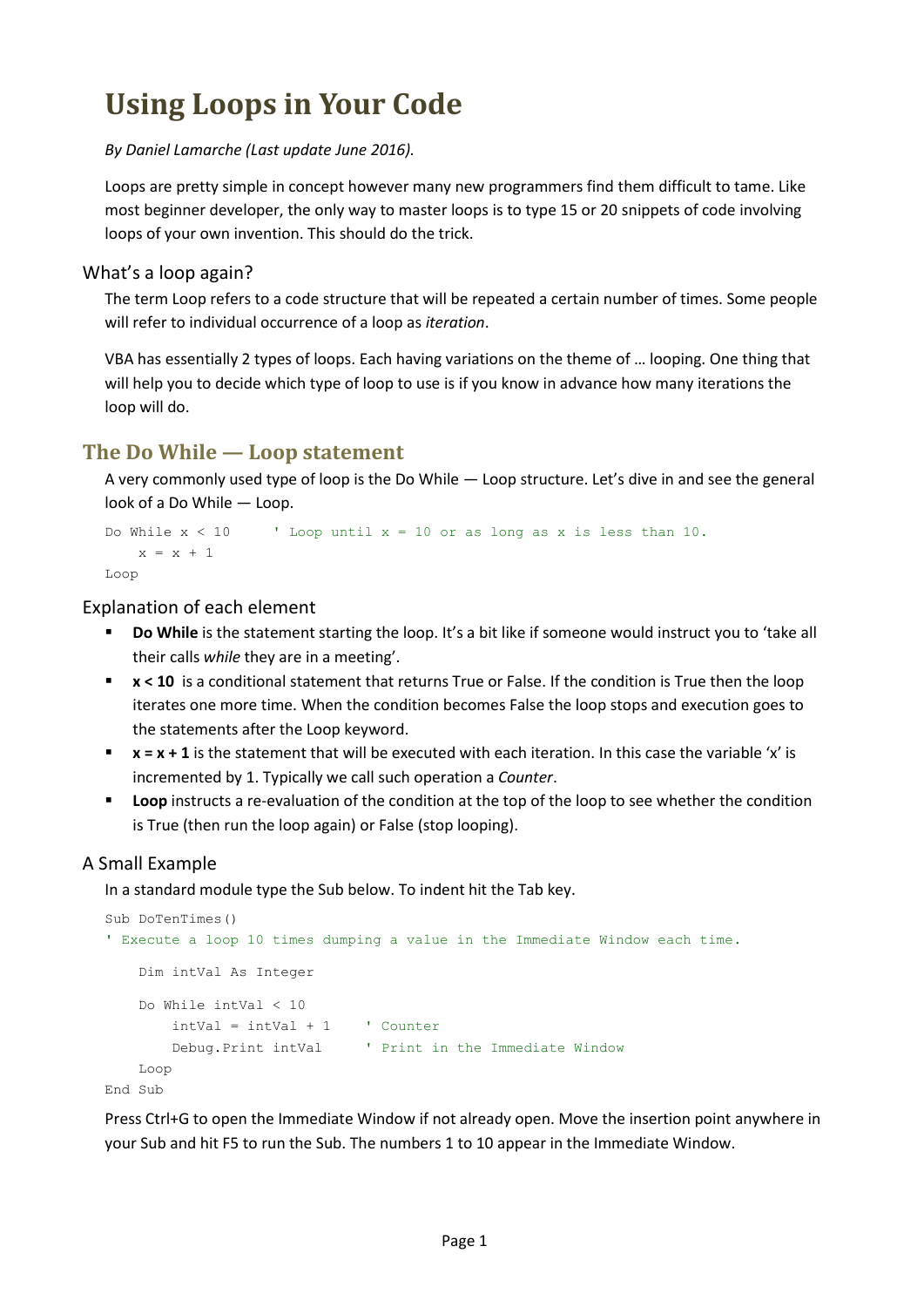To see the Sub running in Break Mode (discussed in the *User Defined Functions* document) move the insertion point anywhere in the Sub then hit F8 a couple of times. Move the mouse pointer over the variable to see a screen tip displaying the current (or updated) value of the variable.

```
Option Explicit
   Sub DoTenTimes ()Execute a loop 10 times dumping a value in the Immediate Window each time.
        Dim intVal As Integer
        Do While intVal < 10intVal = intValr +
\RightarrowDebug.Pri intVal=3Val
        Loop
   End Sub
리트 시
Immediate
  \mathbf{1}\overline{2}\overline{3}
```
Make sure you clearly understand (visually see) how does the loop know when to stop.

#### Another Example

The best thing to do now is to type another loop. This time one of the variables will *cumulate* instead of just counting.

In a standard module type the Sub below. To indent hit the Tab key.

```
Sub CumulativeLoop()
' Execute a loop 10 times counting and cumulating each time.
    Dim intVal As Integer, intCumul As Integer
   Do While intVal < 10intVal = intVal + 1 ' Counter
        intCumul = intCumul + intVal ' Cumulative
        Debug.Print intVal, intCumul ' Print in the Immediate Window
    Loop
End Sub
```
Ensure the Immediate Window is open and empty. Move the insertion point anywhere in the CumulativeLoop procedure and hit F5 to run the Sub.

| Immediate |    |
|-----------|----|
| 1         | 1  |
| 2         | 3  |
| 3         | 6  |
| 4         | 10 |
| 5         | 15 |
| 6         | 21 |
| 7         | 28 |
| 8         | 36 |
| 9         | 45 |
| 10        | 55 |
|           |    |

On the right is the result of running the loop. Do yourself a favour and set a break point on the Do While line (to add a break point press F9 while in that line) and run it again.

Step in your code (Hit F8) a couple of time and make *sure* you understand the difference the Counter (First column) and the Cumulative variables (Second column).

Change the value in the Do While line to something else and run it again. Before you proceed with the following material, you should be able to retype this last Sub by heart without consulting this handout.

Remove the break point (the burgundy line) by clicking the dot in the grey margin and save your work.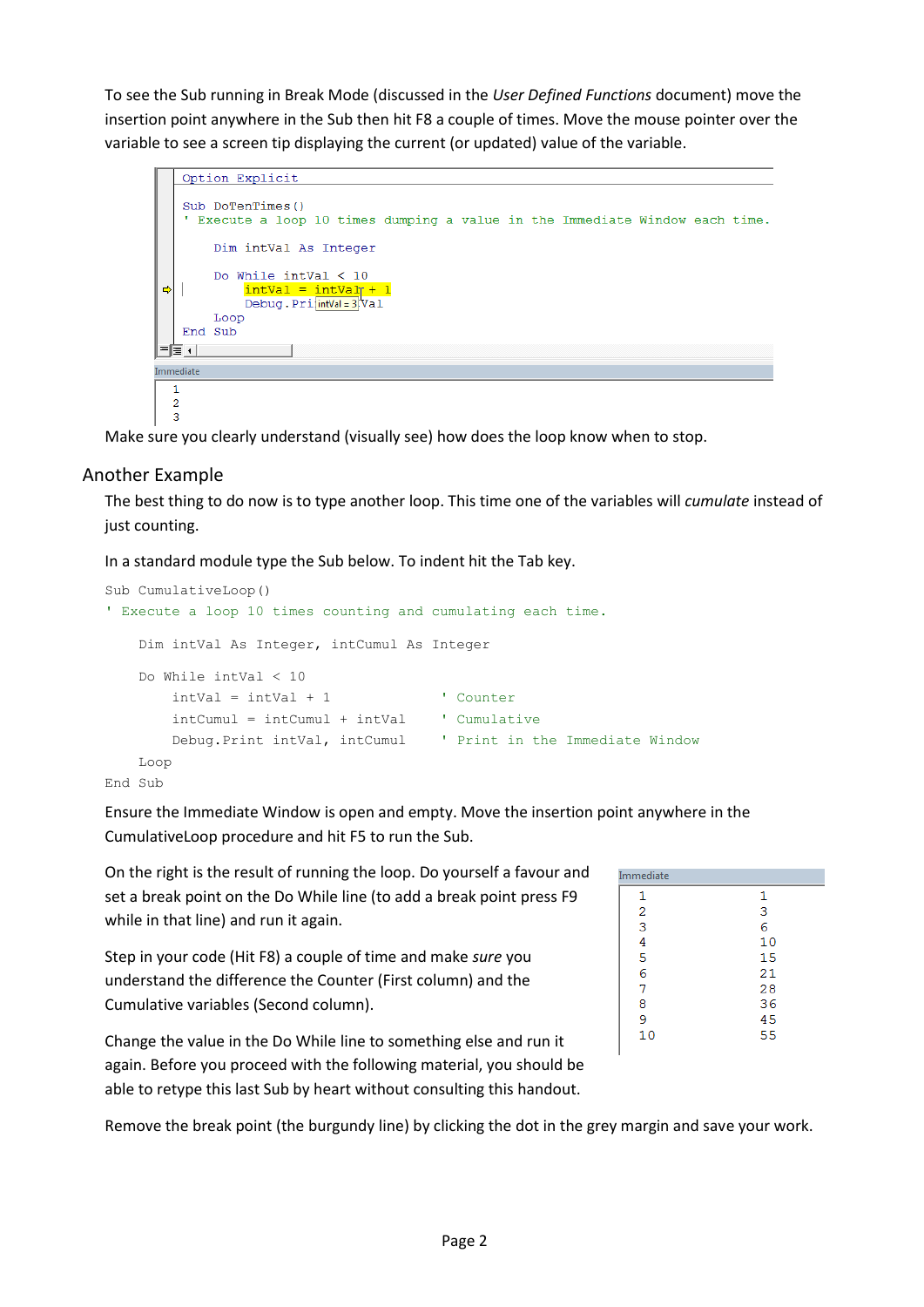#### Looping Through Each Characters

As you might have figured out, using a Do While Loop requires that you have a mean of knowing the number of iterations *before* the loop starts. In the previous examples, it was obvious since *you* set the mark.

In this next example we will learn how to loop through each character of a string, print each character in the Immediate Window and report the number of character.

To make it more interesting the loop must omit spaces. For example using the string "Loops are essential" the sub will print 'Loopsareessential' in the Immediate Window and report that 17 characters were found. Ready?

```
Sub LoopInString(strString As String)
' Loop through each character and report information about the string.
   Dim strCurrentChar As String ' Current char in the loop.
   Dim bytPos As Byte ' Current char position.
   Dim bytLength As Byte \qquad \qquad ' Total chars in original string.
   Dim bytCharOnly As Byte ' Count of chars only - no spaces.
   bytLength = Len(strString) \qquad \qquad ' Total number of characters.
    Do While bytPos < bytLength ' As long as bytPos < Length.
      bytePos = bytePos + 1 ' Increment counter.
        ' Extract one character at a time.
       strCurrentChar = Mid(strString, bytPos, 1)
      If strCurrentChar <> " " Then ' If current char not a space.
          Debug. Print strCurrentChar ' Then print it.
           bytCharOnly = bytCharOnly + 1 ' Increment number of chars.
       End If
    Loop
   Debug.Print bytCharOnly entitled that is not all chars only - no spaces.
End Sub
```
To be sure, this (rather dummy) example is an exercise in indentation, adding comments and understanding which variables are needed *before* we start typing the code.

Please be patient with yourself and type the procedure above. You don't absolutely need to type the comments although it would be good if you typed a couple of the important ones.

#### Before we explain…

Just before we briefly explain how the loop works type the following words on a piece of paper: "Quick Brown Fox" without the quotation marks. Below write the answer to each question. This is important! Start from the beginning and count slowly!

Count the number of character in the sentence: (Of course you need to include spaces!)

Count the number of characters that are not spaces:

- To do this you had to use your pencil and move across one character at a time and count each character right?
- In the second question you counted again. This time IF it was a space you ignored it right?
- Bear with me one last time. Starting from the beginning write each character in a column counting each character except for spaces.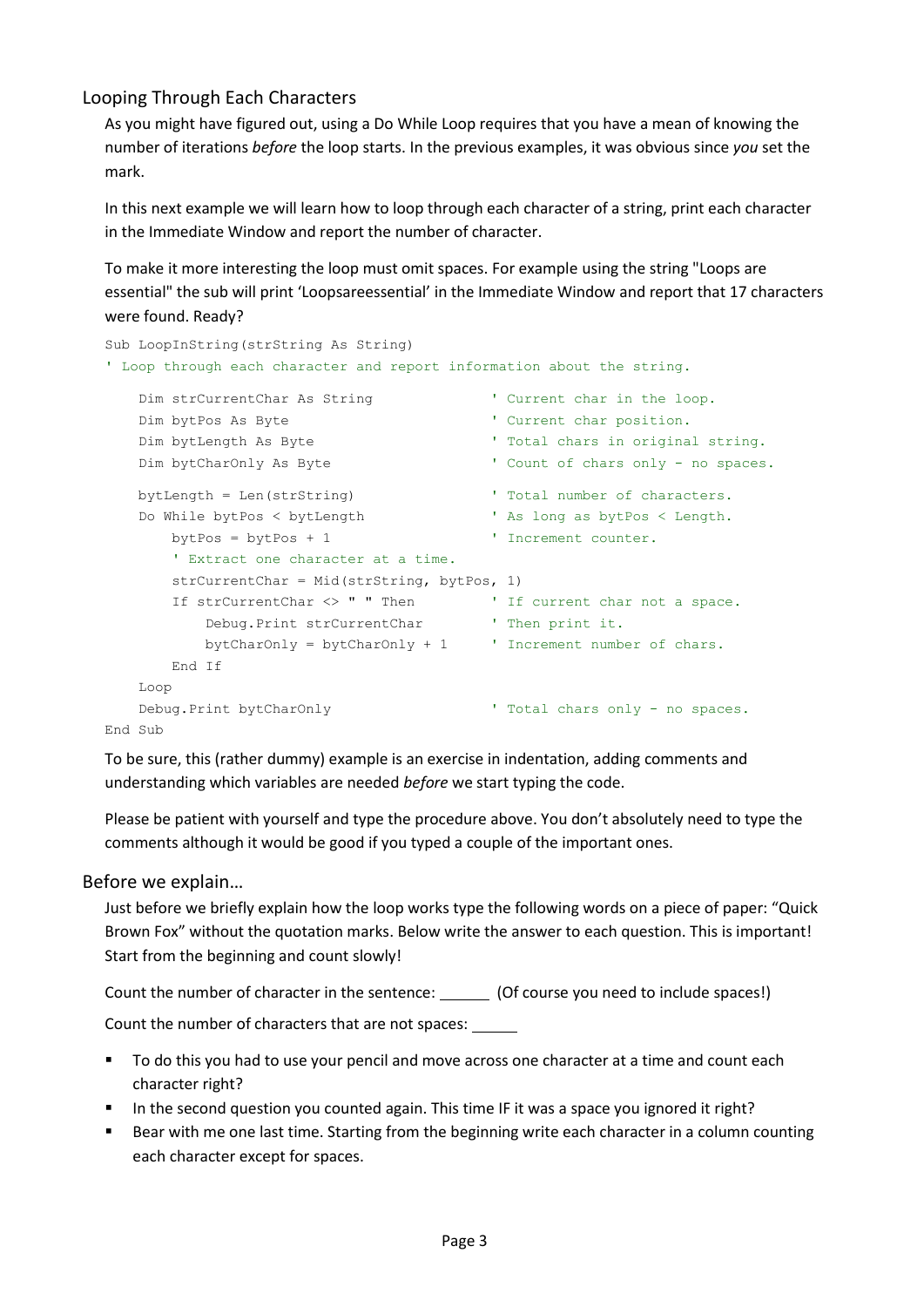If your answer was 13 then you understood the loop above. The only VBA terms that may be new to you are Len and Mid.

- Len The Len VBA function returns the number of characters in a string (including spaces).
- Mid The Mid VBA function allow you to extract a specified number of characters from a string starting at a specified position. Here's how it works: Mid(String, Position, How Many Chars)

Example: Mid("Worksheet", 4, 1) would return k since k is the  $4<sup>th</sup>$  character and you specified that you wanted only 1 character. If you don't specify the number of character to return it will return all the characters starting at that position to the end of the string.

Try answering these expressions:

Mid("Finance", 3, 3) Mid("Workbook", 5)

#### **Creating Twelve Sheets and Typing On Each Sheet**

In the next segment of this handout we will learn how to create 12 worksheets in a workbook (From Jan to Dec) and for each sheet, in cell A1, the loop will write: "Sales for the month of" with the fully spelled out month matching the worksheet tab. For example cell A1 of the first sheet will read "Sales for the month of January".

Create a workbook and save it as a Macro Enabled workbook under the name **Create Month.xlsm**.

#### Before we start

We need to know how to create a worksheet to the right of the active sheet. Let's start by experimenting with the Sheets collection a bit.

Split your screen in two so that Excel takes the left half and the VBA screen takes the right half. Ensure that the workbook has only 1 worksheet named Sheet1. In the Immediate window type the following expressions pressing Enter each time and write your observations:

| ?ActiveSheet.Name                     |  |
|---------------------------------------|--|
| ?Sheets(1).Name                       |  |
| ?Sheets.Count                         |  |
| Sheets.Add                            |  |
| ?Sheets.Count                         |  |
| Sheets ("Sheet1") . Select            |  |
| Sheets $(2)$ . Name = MonthName $(4)$ |  |
| Sheets.Add After: = Sheets (2)        |  |
| Sheets (1). Delete                    |  |

In the section above we briefly learned how to interact with worksheets in VBA.

Delete all sheets except the first one and rename it "Summary". Type the following expression in the Immediate Window and write your observation on the line below:

Sheets.Add(After:= Sheets(Sheets.Count)).Name = MonthName(1, True)

Now replace the 1 after MonthName with a 2 and hit Enter. Do it again with a 3. Continue until you reach 6. You just created the worksheets Jan to Jun without touching Excel!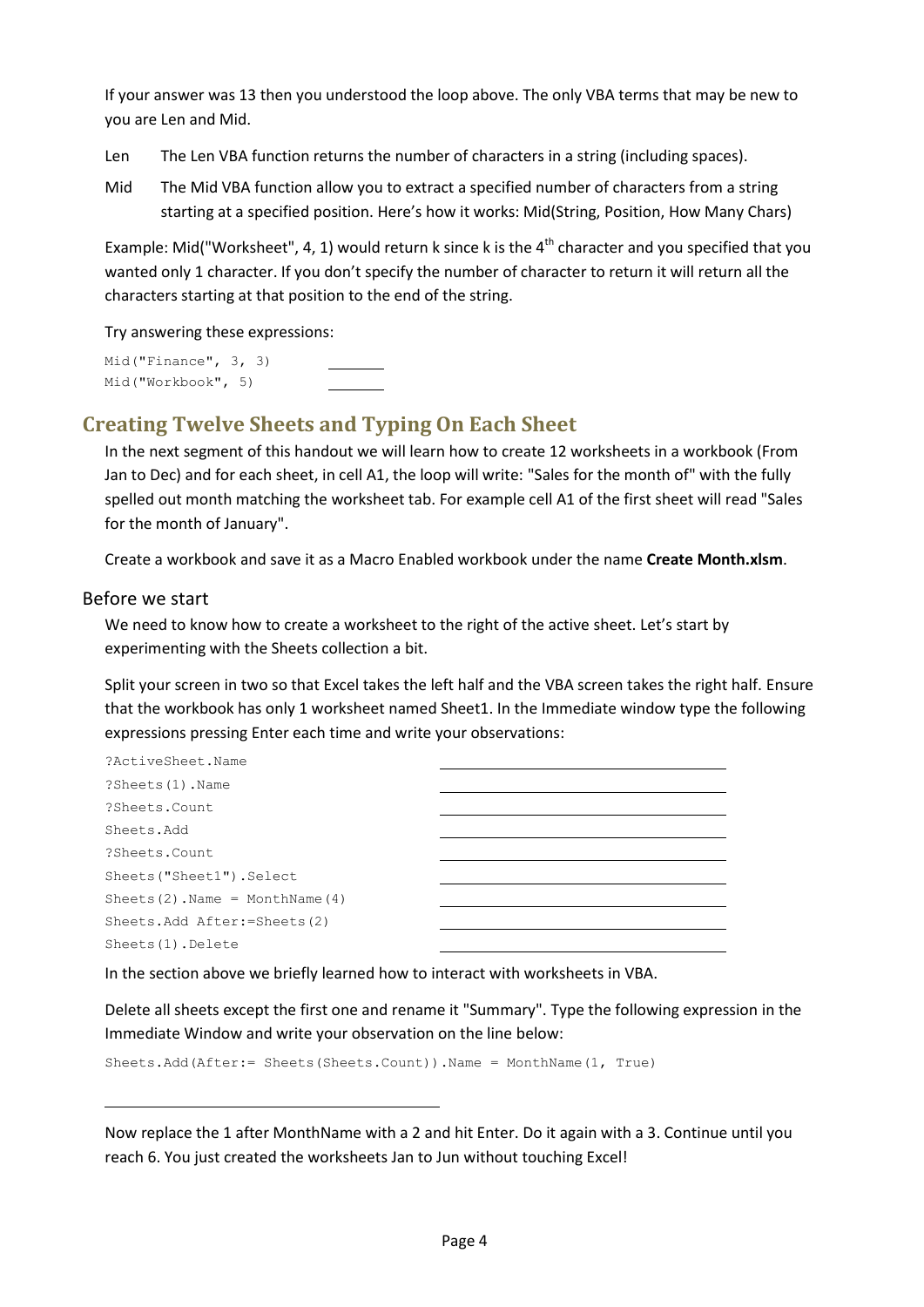The 'True' parameter at the end indicates that you want the abbreviated name of the month. Omit that parameter (or type False instead) to have the fully spelled out month name.

Did you note what happened upon creating a new sheet? Each time you pressed Enter after the statement above which worksheet became the active sheet? This is very important and convenient too!

The next procedure will use a loop to create 12 worksheets in a workbook and cell A1 of each of sheet will contain a text entry. For example the first sheet will have: Sales for the month of January. Make sure you only have one worksheet named "Summary".

Type the procedure below in a module of your choice:

```
Sub CreateMonthSheets()
' Create 12 sheets from Jan to Dec.
    Dim bytMonth As Byte
    Application.ScreenUpdating = False ' Freeze screen during execution.
     Do While bytMonth < 12
        bytMonth = bytMonth + 1 ' Increase month number each times.
        Sheets.Add(After:=Sheets(Sheets.Count)).Name = MonthName(bytMonth, True)
        With Range("A1")
            .Value = "Sales for the month of " & MonthName(bytMonth, False)
             .Font.Size = 16
        End With
    Loop
   Sheets("Summary").Select ' Back to Summary sheet.
    Application.ScreenUpdating = True
End Sub
```

```
There you go! In 0.2 seconds!
```


#### **Looping Until There Are No Entries Left**

The last loop in this category will discuss how to move down column A until there are no more entries. The loop will stop automatically when there are no more cells to process. Type the following loop. We'll explain after.

```
Sub LoopDown()
' Do something with each cell in Column A until it encounters a blank cell.
    Dim intCounter As Integer
   Range("A1").Select ' Start in cell A1
    Do While ActiveCell <> "" ' Or: Do While Not IsEmpty(ActiveCell)
        ActiveCell.Offset(0, 1) = Len(ActiveCell)
        ActiveCell.Offset(1, 0).Select ' Move down one row
        intCounter = intCounter + 1
    Loop
    ActiveCell.Offset(1, 0) = intCounter & " Rows Processed!"
End Sub
```
Starting in A1 type January and drag the Fill Handle down a bit. About 15 cells will suffice. Then while the insertion point is somewhere in the sub hit F8 to step in the procedure.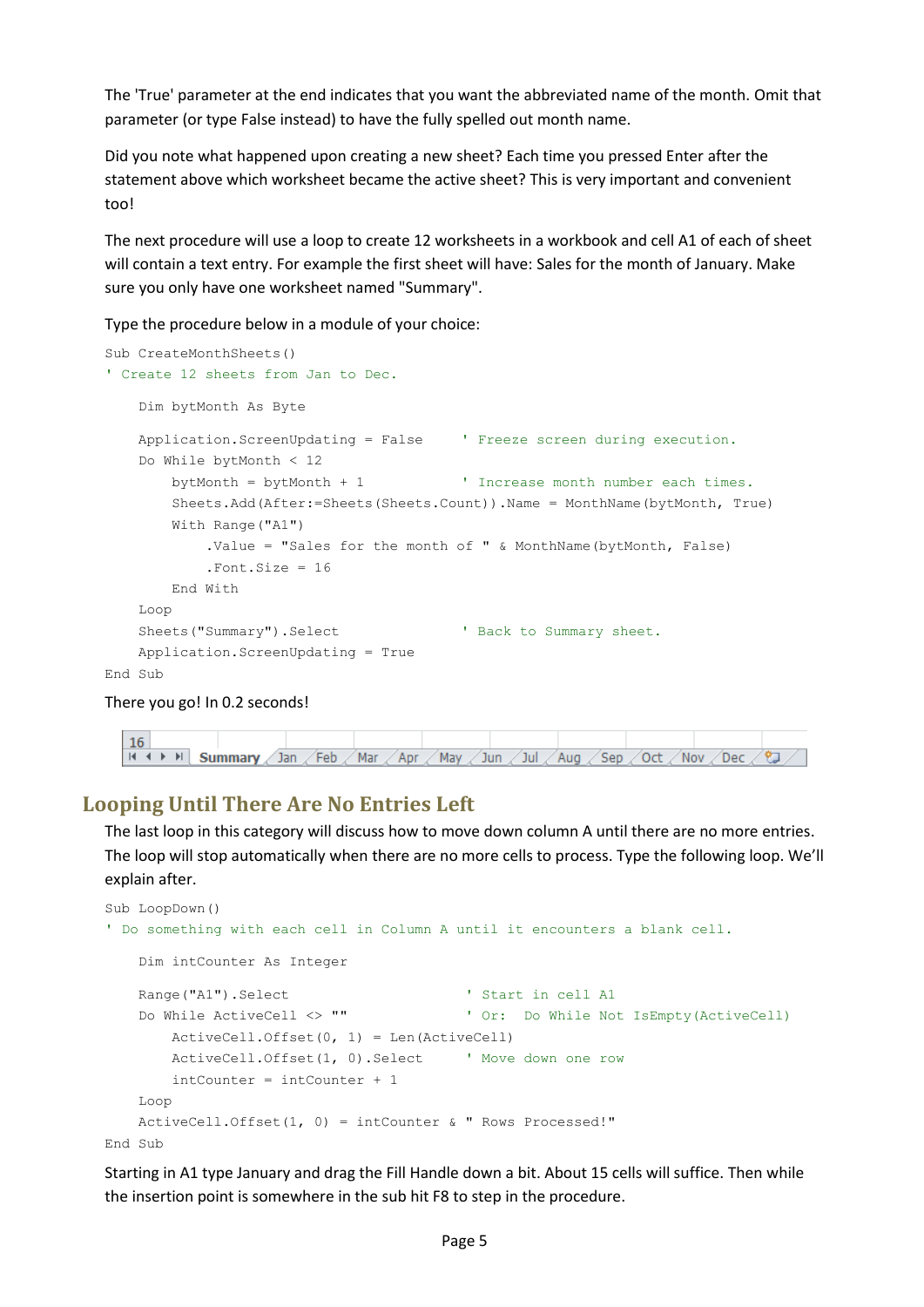The procedure is forced to start in cell A1 and writes in the cell next to each entry the number of characters in the current cell (called ActiveCell). The second line in the loop moves the active cell one row down.

The condition for the loop to continue is that the active cell is *not* an empty string. So when the loop encounters a cell with no content the condition becomes False and the sub continues after the Loop keyword.

Optionnaly, we could have use the following systax:

```
Do While Not IsEmpty(ActiveCell)
     ...
Loop
```
The first time we encounter this type of expression we tend to read it twice. IsEmpty is a VBA function returning True or False whether the object refered to is indeed empty or not. If you read it: "Iterate as long as the ActiveCell is not Empty" it should help.

| January            | 7 |
|--------------------|---|
| February           | 8 |
| March              | 5 |
| April              | 5 |
| May                | 3 |
| June               | 4 |
| July               | 4 |
| August             | 6 |
| September          | 9 |
| October            | 7 |
| November           | 8 |
| December           | 8 |
| January            | 7 |
| February           | 8 |
| March              | 5 |
| April              | 5 |
| May                | 3 |
|                    |   |
| 17 Rows Processed! |   |

#### About the Offset property

The Offset property may be one of the most commonly used properties when coding Excel procedures. Fortunately it is extremely simple to use. Basically an offset is a distance from a known point. That distance is expressed in rows and columns from a known cell (here it's the active cell).

The syntax is *Range*.Offset(row, col) where a positive distance refers to a location across or down. A negative value refers to a location above or to the left.

You can use the Offset property to *refer* to a cell or to *do* something with that cell. For example:

| intVal = ActiveCell.Offset(0, 1) | Stores the value of the cell immediately across in a variable. |
|----------------------------------|----------------------------------------------------------------|
| ActiveCell.Offset(1, 0)=intVal   | Writes in the cell immediately below the value of intVal.      |
| Range("C7").Offset(3, 3).Select  | Move the active cell to F10.                                   |

#### **The For Each — Next statement**

Another type of loop is the For Each — Next structure. Think of this statement as For Each *element* in a *collection* do something. After the loop goes through each element, it stops automatically.

Often you do not know how many elements there are in the collection. There is always a way you could find out but you may not bother. The classic use for a For Loop is with a selection of cells. This type of loop makes it extremely easy to visit each selected cell in a range and do whatever is required.

#### First Example of a For Each Loop

In a cell type "january" (in lowercase) and take note of the cell's address. Suppose the cell is A5 then type the following expression in the Immediate Window and look at your cell when hitting Enter.

Range("A5")=StrConv(Range("A5"), vbUpperCase)

Now change vbUpperCase to vbProperCase. Now try vbLowerCase. There you go. You now know how to change the case of any text entry using a VBA expression.

The VBA function StrConv stands for String Convert. It is mostly use to change the case of a string. It takes two arguments, a string and the desired format. It returns the updated string based of the parameter you supply.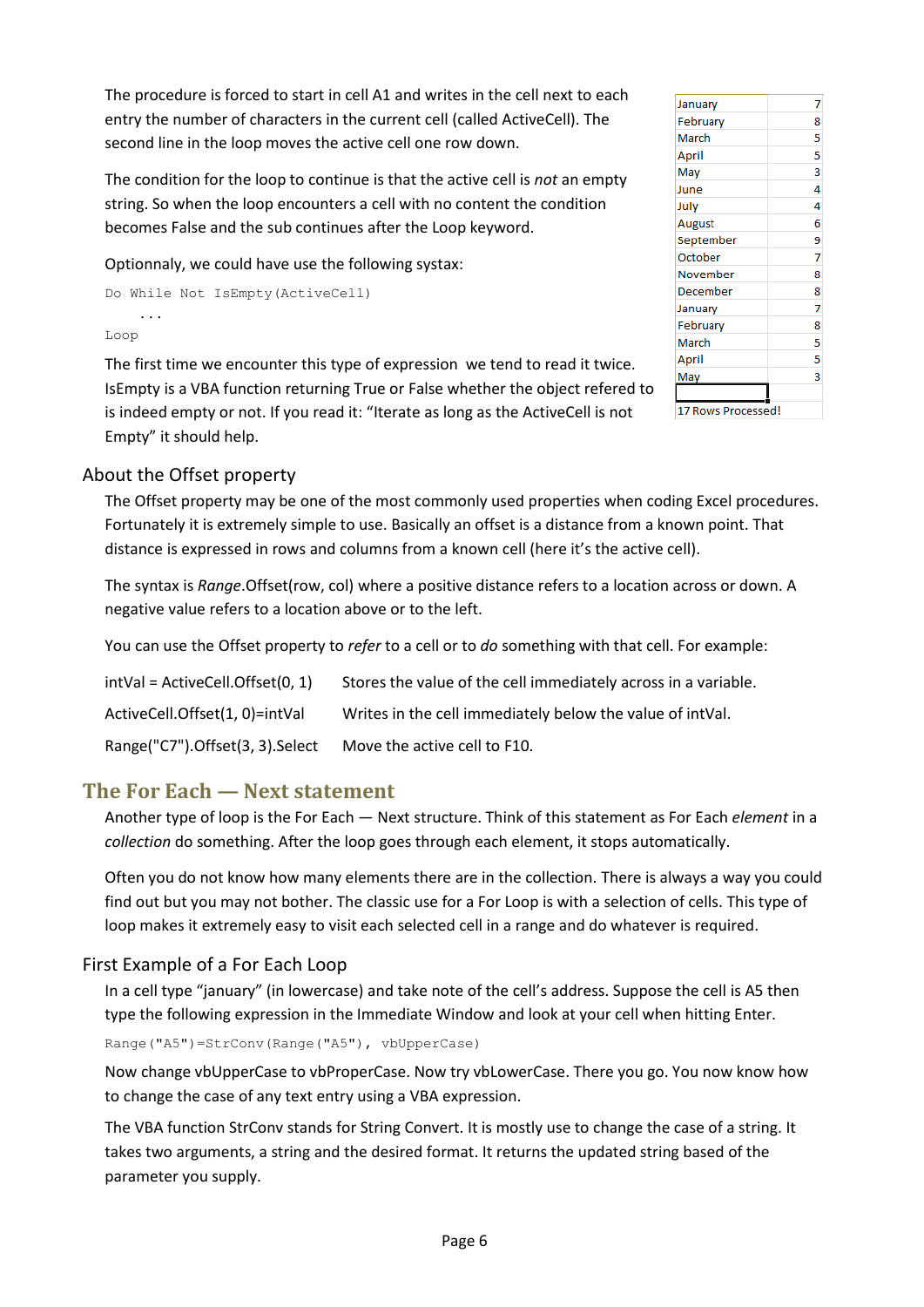Let's see how we can apply what we've learned in a loop. Type the following Sub:

```
Sub Change2Upper()
' Change selection to uppercase.
   Dim rng As Range The Contract Contract of Contract Object variable representing one cell
    Application.ScreenUpdating = False
    For Each rng In Selection ' For each selected cell
        rng = StrConv(rng, vbUpperCase) ' Update the entry to Uppercase
    Next rng ' Move to the next cell in selection
    Application.ScreenUpdating = True
End Sub
```
This amazing procedure can change tens of thousands entries in uppercase in fewer than 3 or 4 seconds. Copy that procedure two more times but use vbProperCase and vbLowerCase instead and you have a collection of subs that many would love to know about.

The really cool line in this procedure is "For Each rng In Selection". In this case the variable rng will take on the value of each selected cell and stop automatically after processing the last cell in the selection. Just like that!

Of course, the only prerequisite is that the user selected the correct cells prior to launching the Sub. But most users are familiar with making a selection *then* activating some command.

#### About Object Variables

By now you are familiar with data variables. They hold data like strings, numbers and dates (which are really numbers). Object variables on the other hand hold Excel objects.

For example instead of moving to a sheet to work on a specific area of that sheet you can use an object variable to refer to that area without ever going to that sheet or selecting the cells manually! In the case of the Change2Upper sub above, the variable rng refers to each individual cell of the selection. You can do any number of formatting of transformation on that object using the rng variable.

For instance you may want to change each cell selected to uppercase with a font size of 14 points then italic and centre alignment.

```
For Each rng In Selection The Contract Port each selected cell.
    rng = StrConv(rng, vbUpperCase) ' Update the entry to Uppercase.
    With rng
       .Font.Italic = True ' Format to your liking.
       .HorizontalAlignment = xlCenter
       .Font.Size = 14
    End With
Next rng ' Move to the next cell in selection.
```
As you can see the design of the loop above is extremely similar to the previous one. Once you have done a couple loop of that sort you can focus on what you want the loop to do instead of how to make the loop work.

#### Visiting Each Worksheet

Earlier we learned that a For Each — Next loop works very well with collections. A workbook has a collection of worksheets. The next procedure shows the basic code required to loop through all the worksheets in a workbook.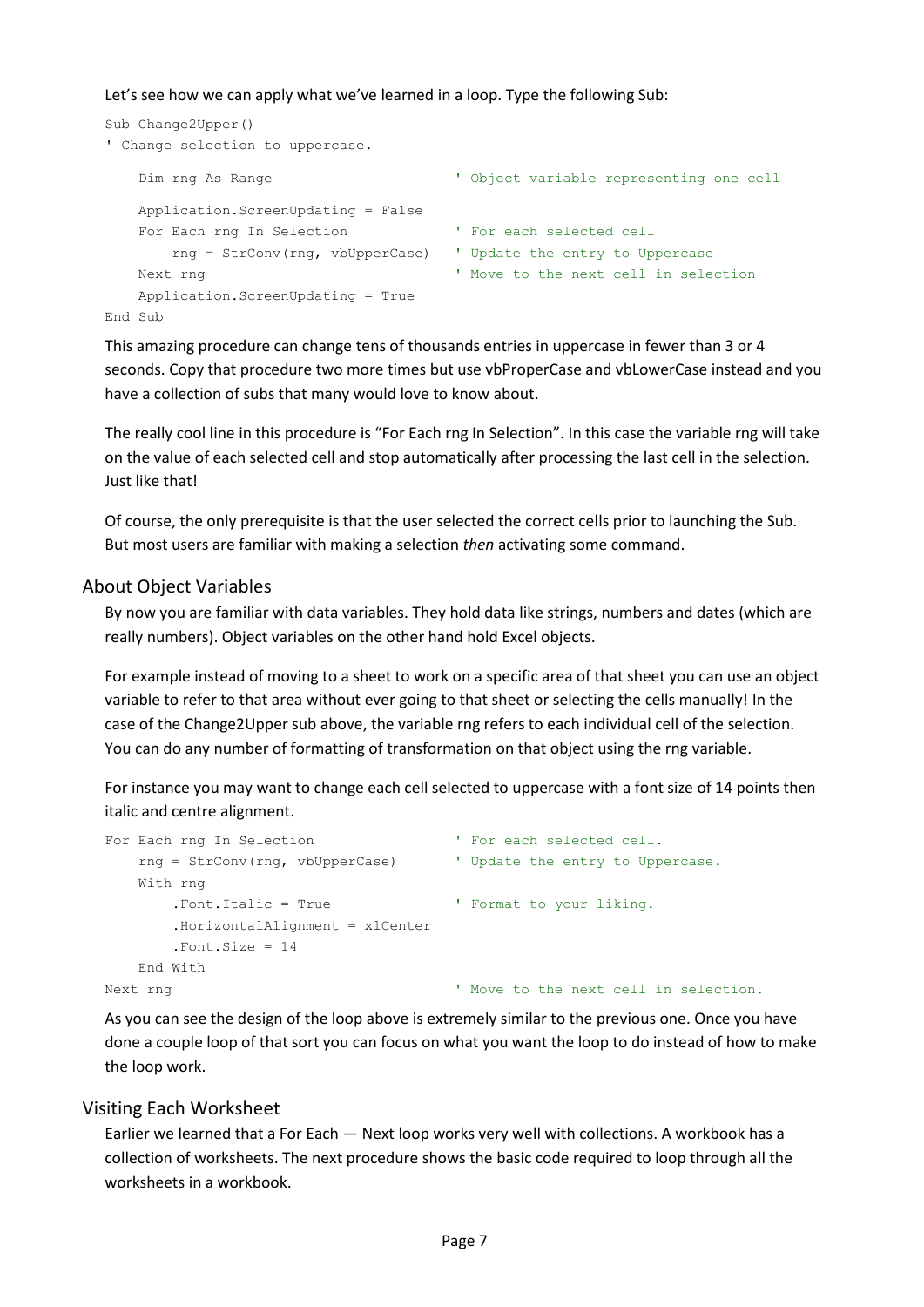```
Sub VisitEachSheet()
' Print the name of every worksheet in the Workbook.
    Dim wks As Worksheet
    For Each wks In Worksheets
        Debug.Print wks.Name
    Next wks
End Sub
```
The loop will run through all worksheets in the current workbook regardless of the number of sheets it contains. You don't even need to know how many worksheets are in that workbook.

Instead of the Debug.Print statement you can use any VBA statement that will accomplish the task you want to do. If you need to skip some sheets base on some condition, specify that condition inside the loop. For example:

```
For Each wks In Worksheets
     If Left(wks.Name,2) <> "PK" Then
         Debug.Print wks.Name
    End If
Next wks
```
Here the loop goes through each sheet but the action will be executed only if the worksheet's name does *not* start with the letters 'PK'. You can use any conditional statements that fit you requirements.

#### **The For Next Statement**

The For Next statement may look simpler than the For Each statement but both have different use in VBA. As seen before, the For Each statement is used for collection of objects (Selected cells, worksheets, charts and so on) the For Next statement uses good old data to control the loop.

As in the For Each type of loop the For Next loop requires that you know (or have a mean to know) the number of iterations required. The For Loop has the following form:

```
For intVar = 1 to intTotal
    Statements to run
Next intVar
```
Sound pretty simple. The variable intVar is initiated with the value of 1 and will increment by 1 every time the loop runs. Note that the variable controlling the loop is incremented by 1 automatically. The variable after the keyword For does not have to start with 1, you can use any initial value.

An important point here is that intTotal needs to have a known value before the loop starts. This is the nature of the For Loop.

In a module type the following Sub:

```
Sub ForLoop()
    Dim i As Integer
    For i = 1 To 5
         Debug.Print i * 2
    Next i
End Sub
```
Ensure that the insertion point is anywhere in the Sub and that the Immediate Window is open. Hit the F8 key until the loop is completely finished.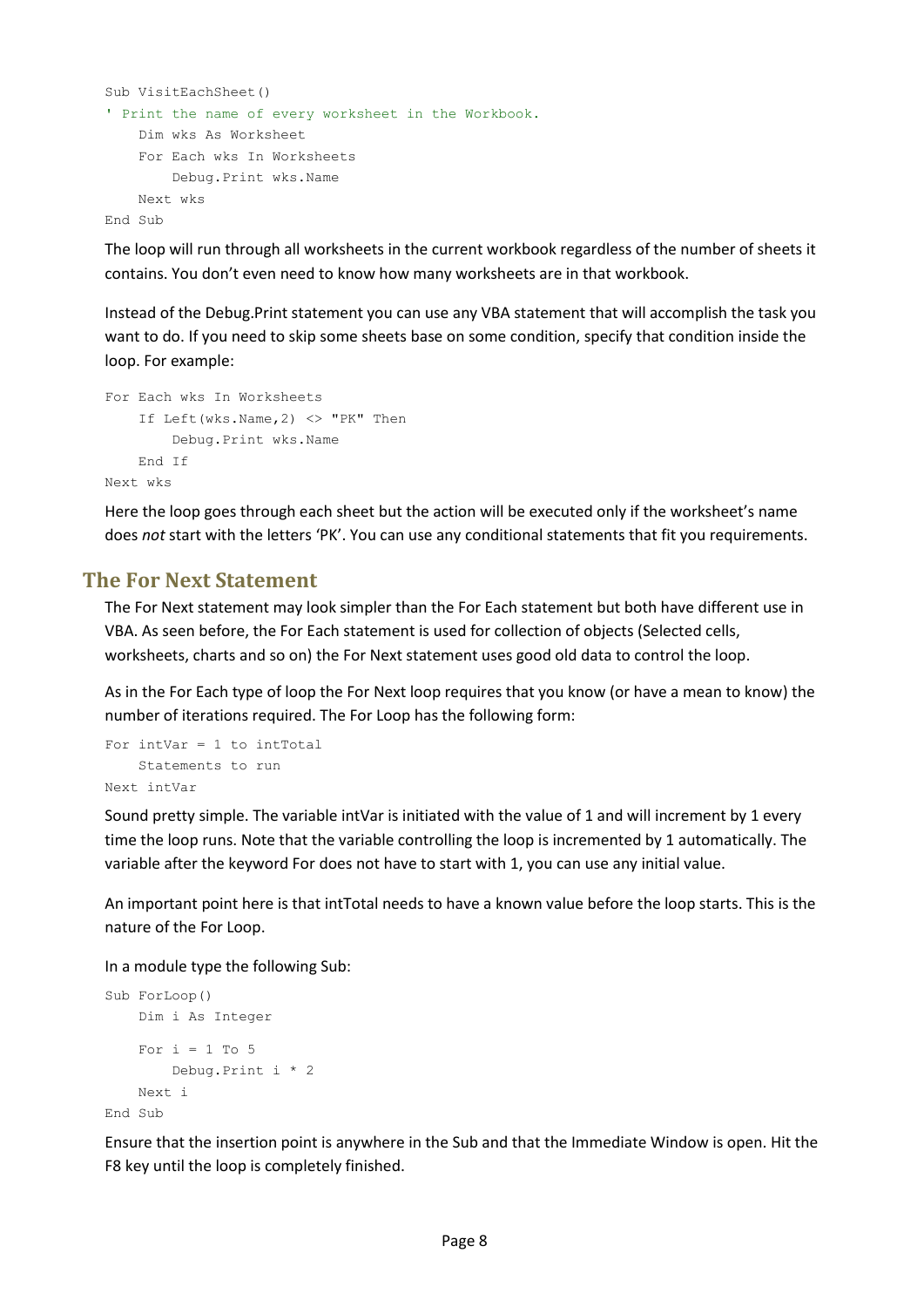If you ask yourself how the loop knows that the variable next to the keyword For will increment by 1, the answer is because it is the default setting for that type of loop. You can change that value to suits your need. For example modify the loop above as shown:

```
Sub ForLoop()
    Dim i As Integer
   For i = 1 To 15 Step 2
        Debug.Print i * 2
    Next i
End Sub
```
Here the Step is 2 so the variable i increments by 2 until it reaches the maximum of 15.

Run the Sub in Break Mode as you did before using the F8 key. In the Immediate Window you will see the numbers: 2, 6, 10, 14, 18, 22, 26 and 30 printed. The Step keyword specifies the increment of the variable until it reaches the upper limit of 15. So the output is the numbers 1, 3, 5, 7, 9, 11, 13, 15 multiplied by 2.

The Step keyword can even have a negative value so the loop variable decreases until it reaches the value after the keyword To. In the following example:

```
For i = 30 To 5 Step -5 Debug.Print i * 2
Next i
```
The Variable i takes on the values: 30, 25, 20, 15, 10 and 5. When it reached the value 5 it iterates one last time.

#### Iterating in an Array

Using a For Loop is most useful when working with arrays. Below the array aryFruits is initialised to hold 5 strings indexed 0, 1, 2, 3 and 4. Type this Sub and test it in Break Mode like you did before.

```
Sub IterArray()
    Dim aryFruits(4) As String
    Dim i As Integer
    aryFruits(0) = "Apple" ' First item in an array is item 0.
   aryFruits(1) = "Kivi"aryFruits(2) = "Orange"aryFruits(3) = "Grape"aryFruits(4) = "Cherry" ' UBound returns the number of elements in the array.
   For i = 0 To UBound (aryFruits())
        Debug.Print aryFruits(i)
    Next i
End Sub
```
#### **Two Dimensions Loop**

At this point all our loops were linear as it were. They produced only *one* column of data in the Immediate Window. It is not rare that you need to create loops that examine two dimensional data. For example if you were to scan a table of values where all the states are at the top of each column and the products at the beginning of each row. That would have to be a two dimensions table right?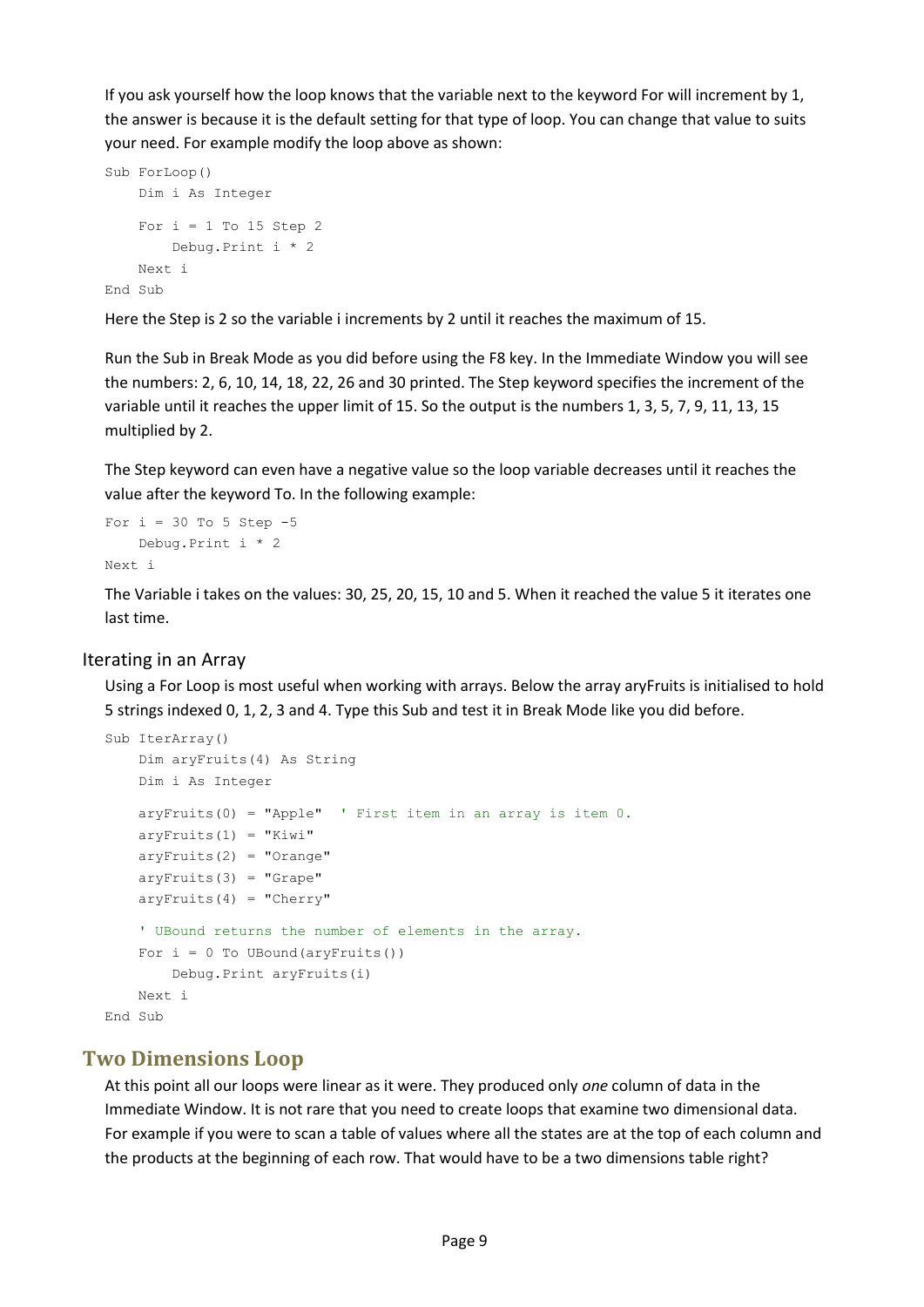The general idea here can be expressed like this: For each column of a table scan each row below and do something with them. Of course the loop then moves to the next column and scan the rows again until there a no more column.

The next procedure uses the concept discussed above

```
Sub TwoDimLoop()
' Create a twelve month table with 10 random values under each month.
    Dim i As Byte, j As Byte
    Dim rngStart As Range
    Set rngStart = ActiveCell
   For i = 1 To 12 \blacksquare \blacksquare Twelve months columns (outer loop).
       rngStart.Offset(0, i - 1) = MonthName(i, False)
       For j = 1 To 10 ' Ten rows each column (inner loop).
            ' The expression Int((100 * Rnd) + 1) below returns
            ' a random integer between 1 and 100 inclusive.
           rngStart.Offset(j, i - 1) = Int((100 * Rnd) + 1)Next j ' Next row.
   Next i ' Next column.
    Columns("A:L").ColumnWidth = 12 ' Adjust column widths to 12 points
   Range(ActiveCell.Offset(1, 0), _ ' Remember a space before the underscore!!
          ActiveCell.Offset(1, 0).End(xlDown).End(xlToRight)).Clear
```
End Sub

Split your screen in two with the VBE Screen on the right then click any cell in your worksheet. Position the insertion point anywhere in your sub and hold your finger on the F8 key. You can see how the inner loop (the j loop) interacts with the outer loop (the i loop). When you're tired of pressing F8 hit F5 to finish the procedure. Once the sub is done it erases (or Clear) all the values under the months.

#### The continuation character

In the last instruction we use the Continuation character (the underscore). This simple feature allows you with split a long expression in multiple lines. The underscore instructs VBA that the expression continues onto the next.

If your expression is very long (as in the case of a long concatenation) you can split the expression in as many segments as required.

When using the Continuation character do not forget to put a space in front of it. If you forget you will have a nasty Compile Error from VBA.

Finally you cannot use the Continuation character just anywhere. A typical place is after a comma or after an ampersand (&) in a long concatenation. For example:

```
Msg = "Are you sure that you want to delete the customer " \& strClient \&" from the list? There are still " & intItems &
       " items that are not shipped?"
```
To be sure, you will encounter the Continuation character many times in sample code on the Web.